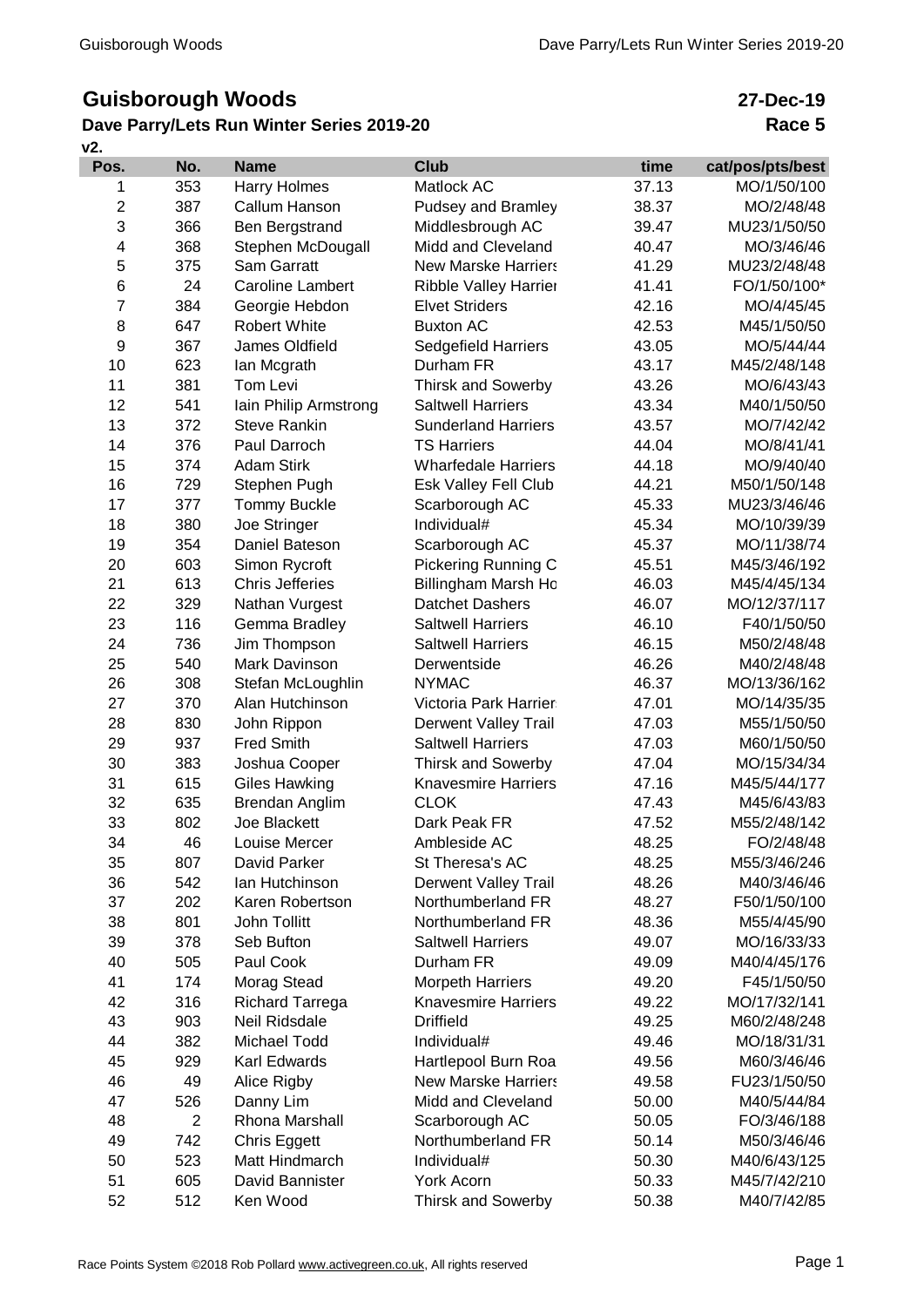| 53  | 637 | Miles Weston           | South Shields Harrie        | 50.42 | M45/8/41/41    |
|-----|-----|------------------------|-----------------------------|-------|----------------|
| 54  | 638 | <b>Stephen Guest</b>   | Billingham Marsh Ho         | 50.54 | M45/9/40/40    |
| 55  | 737 | Andy Hardy             | Billingham Marsh Ho         | 50.57 | M50/4/45/45    |
| 56  | 543 | Mike Quinn             | Esk Valley Fell Club        | 50.57 | M40/8/41/41*   |
| 57  | 545 | Gordon Warmsley        | <b>Knavesmire Harriers</b>  | 51.00 | M40/9/40/40    |
| 58  | 934 | Simon Darke            | Mynyddwyr de Cymr           | 51.19 | M60/4/45/45    |
| 59  | 745 | <b>Stuart Allan</b>    | Helm Hill                   | 51.23 | M50/5/44/44    |
| 60  | 743 | Peter Riley            | Midd and Cleveland          | 51.27 | M50/6/43/43    |
| 61  | 709 | Andrew Johnson         | <b>Beverley AC</b>          | 51.34 | M50/7/42/121   |
| 62  | 612 | Calvin Nicholson       | Billingham Marsh Ho         | 51.44 | M45/10/39/152  |
| 63  | 641 | <b>Richard Buckle2</b> | Leeds & Bradford Tri        | 52.00 | M45/11/38/38   |
| 64  | 365 | <b>Philip Peggs</b>    | Loftus and Whitby           | 52.19 | MO/19/30/30    |
| 65  | 622 | Ed Brown               | Individual#                 | 52.25 | M45/12/37/113  |
| 66  | 956 | Stephen Mummery        | Individual#                 | 52.29 | M65/1/50/150   |
| 67  | 723 | Paul Mead              | Goodgym race team           | 52.41 | M50/8/41/154   |
| 68  | 544 | Jonathan Proctor       | Individual#                 | 52.47 | M40/10/39/39   |
| 69  | 508 | Dale Hepples           | Scarborough AC              | 52.57 | M40/11/38/148  |
| 70  | 388 | Kevin Reynolds         | <b>Saltwell Harriers</b>    | 53.19 | MO/20/29/29    |
| 71  | 386 | <b>Toby Gamlin</b>     | Abingdon Athletics          | 53.27 | MO/21/28/28    |
| 72  | 935 | Peter Mullarkey        | <b>Saltwell Harriers</b>    | 53.28 | M60/5/44/44    |
| 73  | 480 | Laura Havis            | Middlesbrough AC            | 53.30 | FU23/2/48/48   |
| 74  | 740 | Philip G Green         | Northumberland FR           | 53.42 | M50/9/40/40    |
| 75  | 640 | <b>Scott Garrett</b>   | <b>Saltwell Harriers</b>    | 53.55 | M45/13/36/36   |
| 76  | 169 | Katy Rawnsley          | Scarborough AC              | 54.01 | F45/2/48/48    |
| 77  | 824 | Paul Doxford           | South Shields Harrie        | 54.02 | M55/5/44/89    |
| 78  | 371 | James Robertson        | Scarborough AC              | 54.05 | MU23/4/45/45   |
| 79  | 643 | <b>Steven Small</b>    | Midd and Cleveland          | 54.09 | M45/14/35/35   |
| 80  | 11  | <b>Esther Harrison</b> | <b>Thirsk and Sowerby</b>   | 54.10 | FO/4/45/88     |
| 81  | 287 | <b>Tricia Bell</b>     | <b>NYMAC</b>                | 54.13 | F65/1/50/50    |
| 82  | 650 | Mark Anderson          | <b>Stamford Striders</b>    | 54.16 | M45/15/34/34   |
| 83  | 210 | Kath Aspin             | <b>New Marske Harriers</b>  | 54.23 | F50/2/48/48    |
| 84  | 644 | Paul Wilkin            | Midd and Cleveland          | 54.27 | M45/16/33/33   |
| 85  | 369 | Peter Hutchinson       | Individual#                 | 54.56 | MO/22/27/27    |
| 86  | 1   | Rebecca Dent           | Scarborough AC              | 55.10 | FU23/3/46/244  |
| 87  | 932 | Dave Wallace           | Hartlepool Burn Roa         | 55.11 | M60/6/43/43    |
| 88  | 48  | Sarah Roe              | Billingham Marsh Ho         | 55.13 | FO/5/44/44     |
| 89  | 379 | Stephen Roe            | Billingham Marsh Ho         | 55.16 | MO/23/26/26    |
| 90  | 104 | Jessica McMullan       | <b>Roundhay Runners</b>     | 55.42 | F40/2/48/194   |
| 91  | 734 | Paul Feeley            | <b>Derwent Valley Trail</b> | 55.44 | M50/10/39/39   |
| 92  | 539 | Paul Richardson        | <b>Saltwell Harriers</b>    | 55.47 | M40/12/37/37   |
| 93  | 741 | James Lee              | <b>NYP Triathlon</b>        | 55.58 | M50/11/38/38   |
| 94  | 716 | Andy Harvey            | <b>Pickering Running C</b>  | 56.09 | M50/12/37/116* |
| 95  | 283 | Sue Haslam             | Scarborough AC              | 56.18 | F65/2/48/148   |
| 96  | 908 | Andrew Johnson         | <b>Knavesmire Harriers</b>  | 56.24 | M60/7/42/173   |
| 97  | 930 | <b>Stuart Ferguson</b> | Durham FR                   | 56.27 | M60/8/41/41    |
| 98  | 303 | <b>Tony Taylor</b>     | <b>Swaledale Runners</b>    | 56.42 | MO/24/25/94    |
| 99  | 649 | lan Puckrin            | <b>York Triathlon Club</b>  | 56.46 | M45/17/32/32   |
| 100 | 6   | Louise Venables        | <b>Knavesmire Harriers</b>  | 56.48 | FO/6/43/169    |
| 101 | 828 | David Askew            | Harrogate Harriers          | 57.14 | M55/6/43/43    |
| 102 | 933 | Paul James             | <b>Saltwell Harriers</b>    | 57.14 | M60/9/40/40    |
| 103 | 900 | Paul Smith             | Pickering Running C         | 57.17 | M60/10/39/128* |
| 104 | 719 | Andy Chapman Gibbs     | <b>Knavesmire Harriers</b>  | 57.23 | M50/13/36/104  |
| 105 | 652 | Paul Levett            | <b>NYMAC</b>                | 57.41 | M45/18/31/31   |
| 106 | 735 | Paul Havis             | Individual#                 | 57.49 | M50/14/35/35   |
| 107 | 281 | <b>Caroline Glover</b> | <b>Wharfedale Harriers</b>  | 58.09 | F60/1/50/150   |
| 108 | 364 | <b>Daniel Short</b>    | Midd and Cleveland          | 58.33 | MO/25/24/24    |
| 109 | 810 | Mark May               | Scarborough AC              | 58.47 | M55/7/42/128   |
|     |     |                        |                             |       |                |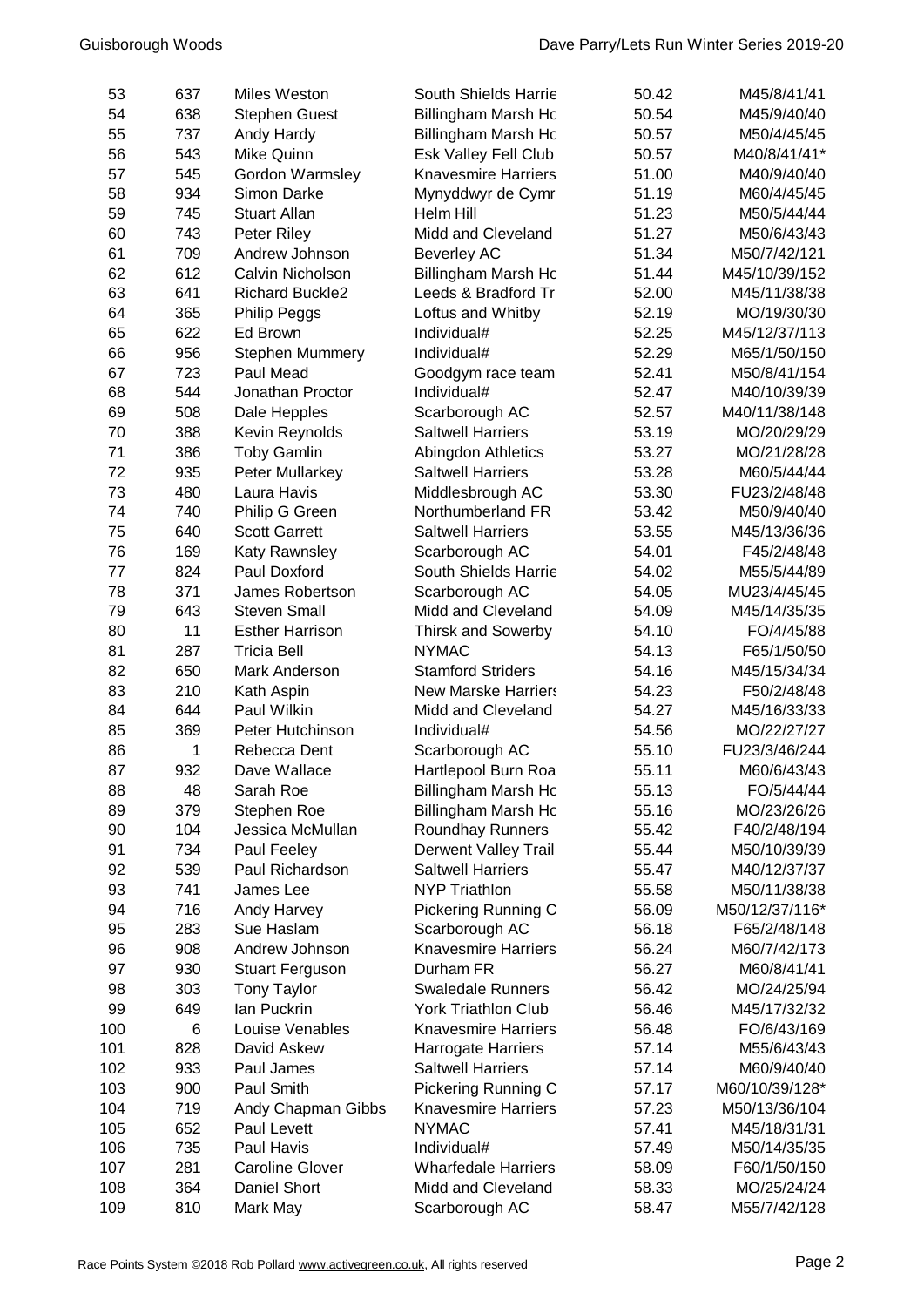| 110 | 901  | <b>Richard Parkin</b>      | <b>Beverley AC</b>         | 58.51 | M60/11/38/169  |
|-----|------|----------------------------|----------------------------|-------|----------------|
| 111 | 179  | Orna O'Toole               | <b>Knavesmire Harriers</b> | 58.53 | F45/3/46/46    |
| 112 | 168  | Lynn Burden                | <b>Saltwell Harriers</b>   | 58.59 | F45/4/45/45    |
| 113 | 276  | Jane Hamp                  | Scarborough AC             | 59.03 | F60/2/48/98    |
| 114 | 385  | Hamish Hornby              | Individual#                | 59.10 | MO/26/23/23    |
| 115 | 914  | Paul Lyons                 | <b>NYMAC</b>               | 59.21 | M60/12/37/123  |
| 116 | 975  | <b>Michael Hetherton</b>   | Pickering Running C        | 59.31 | M70/1/50/192   |
| 117 | 648  | Andy William               | Individual#                | 60.04 | M45/19/30/30   |
| 118 | 639  | Shaun Dodd                 | <b>Blyth Running Club</b>  | 60.14 | M45/20/29/29   |
| 119 | 161  | Diane Jobson               | <b>NYMAC</b>               | 60.16 | F45/5/44/194   |
| 120 | 983  | <b>Adrian Dixon</b>        | <b>FRA</b>                 | 60.21 | M70/2/48/48    |
| 121 | 117  | Lucy Armstrong             | Darlington Triathlon       | 60.24 | F40/3/46/46    |
| 122 | 153  | Julia Jackson              | Loftus and Whitby          | 60.26 | F45/6/43/141   |
| 123 | 819  | David Field                | Scarborough AC             | 60.31 | M55/8/41/124   |
| 124 | 825  | <b>Ray Foulkes</b>         | Redcar RC                  | 60.35 | M55/9/40/84    |
| 125 | 156  | Fay Hethershaw             | Scarborough AC             | 60.58 | F45/7/42/183   |
| 126 | 818  | Nicholas Cousins           | Pickering Running C        | 61.02 | M55/10/39/124* |
| 127 | 373  | Sean Hugill                | Individual#                | 61.22 | MO/27/22/22    |
| 128 | 936  | Karl Wittering             | <b>Team Vampire</b>        | 61.33 | M60/13/36/36   |
| 129 | 909  | Paul Munster               | Redcar RC                  | 61.37 | M60/14/35/154  |
| 130 | 744  | John Longstaff             | <b>Saltwell Harriers</b>   | 61.59 | M50/15/34/34   |
| 131 | 739  | <b>Andrew Noble</b>        | Individual#                | 62.01 | M50/16/33/33   |
| 132 | 958  | Keith Pritchard            | Scarborough AC             | 62.04 | M65/2/48/142   |
| 133 | 307  | <b>Ben Powell</b>          | Goodgym race team          | 62.48 | MO/28/21/58    |
| 134 | 250  | <b>Denise Tunstall</b>     | Durham FR                  | 62.59 | F55/1/50/198   |
| 135 | 152  | <b>Bec Horner</b>          | Goodgym race team          | 63.02 | F45/8/41/223   |
| 136 | 252  | Sue Slack                  | Pickering Running C        | 63.18 | F55/2/48/140*  |
| 137 | 300  | Darren Stockdale           | <b>Darlington Harriers</b> | 63.26 | MO/29/20/85    |
| 138 | 481  | Saskia Chapman Gibbs       | <b>Knavesmire Harriers</b> | 63.34 | FU23/4/45/45   |
| 139 | 718  | Paul Haydon                | F.R.A.                     | 64.14 | M50/17/32/90   |
| 140 | 803  | David Stevenson            | Pickering Running C        | 64.22 | M55/11/38/197  |
| 141 | 173  | Elizabeth Grainger         | Loftus and Whitby          | 64.28 | F45/9/40/40    |
| 142 | 831  | Paul Birch                 | Individual#                | 64.31 | M55/12/37/37   |
| 143 | 263  | <b>Claire Stewart</b>      | Scarborough AC             | 65.02 | F55/3/46/46    |
| 144 | 167  | Rachel Watson              | <b>Belle Vue Racers</b>    | 65.08 | F45/10/39/39   |
| 145 | 931  | David Abrook               | <b>NYMAC</b>               | 65.12 | M60/15/34/34   |
| 146 | 262  | Julie McNicholas           | <b>NYMAC</b>               | 65.26 | F55/4/45/45    |
| 147 | 158  | Petra Chapman Gibbs        | <b>Knavesmire Harriers</b> | 65.42 | F45/11/38/124  |
| 148 | 55   | Zoey Birch                 | Individual#                | 65.46 | FO/7/42/42     |
| 149 | 279  | <b>Christine Robertson</b> | Scarborough AC             | 65.53 | F60/3/46/188   |
| 150 | 171  | Samantha Bruce             | <b>Saltwell Harriers</b>   | 66.14 | F45/12/37/37   |
| 151 | 653  | Michael William            | Individual#                | 66.19 | M45/21/28/28   |
| 152 | 288  | Jan Young                  | <b>Elvet Striders</b>      | 66.42 | F65/3/46/46    |
| 153 | 213  | Camilla Darwin             | <b>WAOC</b>                | 66.56 | F50/3/46/46    |
| 154 | 215  | Jacqueline Candlish        | <b>Saltwell Harriers</b>   | 67.03 | F50/4/45/45    |
| 155 | 52   | Sharon Cook                | <b>Heaton Harriers</b>     | 67.05 | FO/8/41/41     |
| 156 | 608  | <b>Russ Kelly</b>          | Redcar RC                  | 67.37 | M45/22/27/161  |
| 157 | 163  | Stephanie Lishman          | Individual#                | 67.47 | F45/13/36/79   |
| 158 | 50   | <b>Tabitha McNicholas</b>  | <b>NYMAC</b>               | 67.52 | FU23/5/44/44   |
| 159 | 642  | John Clark                 | Individual#                | 68.15 | M45/23/26/26   |
| 160 | 962  | <b>Martin White</b>        | <b>New Marske Harriers</b> | 68.49 | M65/3/46/46    |
| 161 | 829  | Peter Lonsdale             | Individual#                | 68.51 | M55/13/36/36   |
| 162 | 1000 | Ronnie Sherwood            | <b>New Marske Harriers</b> | 69.00 | M80/1/50/50    |
| 163 | 176  | Lorna Webb                 | Individual#                | 69.07 | F45/14/35/35   |
| 164 | 53   | Georgina McDonald          | <b>NYMAC</b>               | 69.12 | FO/9/40/40     |
| 165 | 103  | Lisa Baker                 | Scarborough AC             | 69.19 | F40/4/45/133   |
| 166 | 961  | Malcolm Peggs              | Loftus and Whitby          | 69.32 | M65/4/45/45*   |
|     |      |                            |                            |       |                |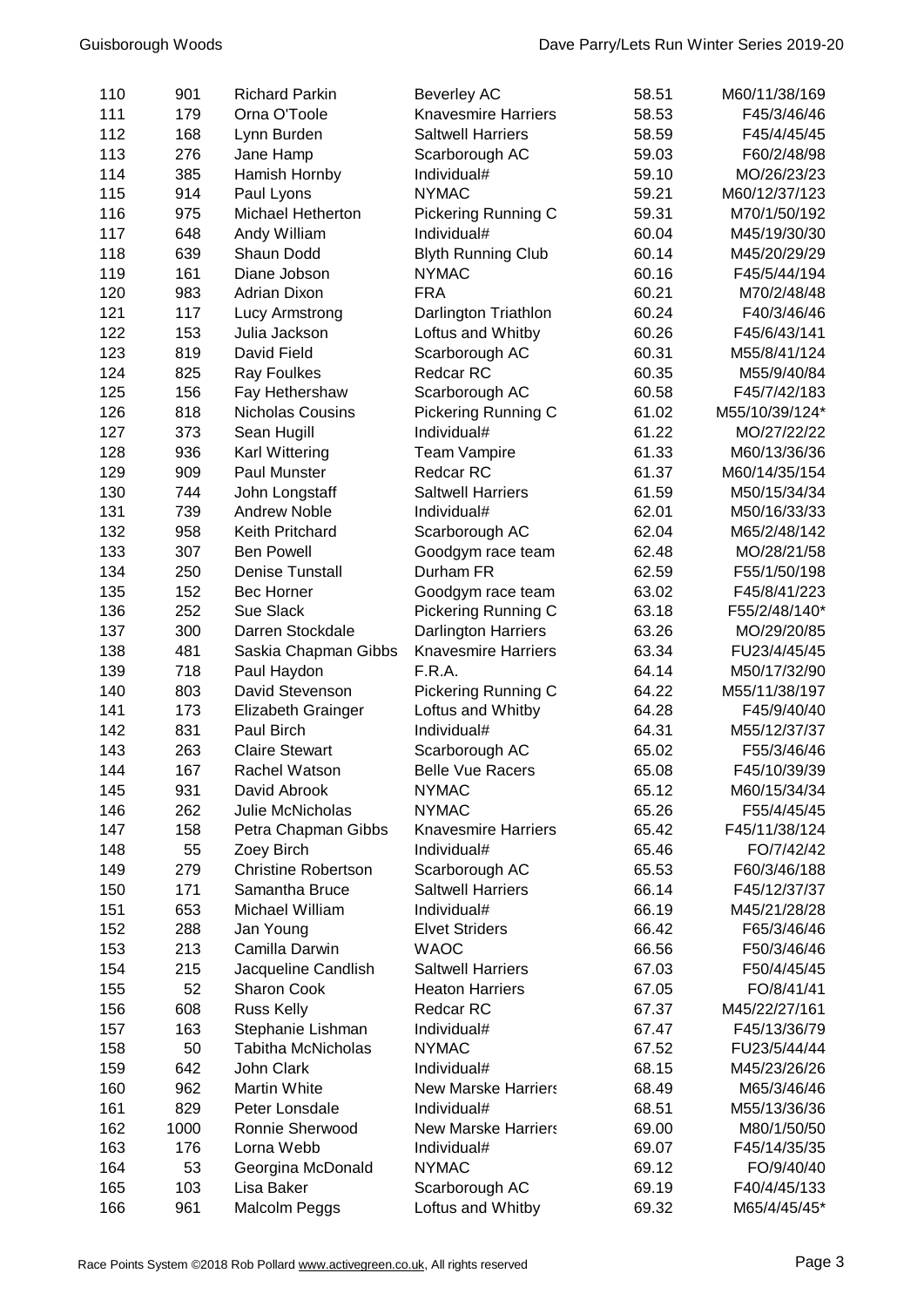| 167 | 172            | Angela Ackerley          | <b>NYMAC</b>                | 69.39      | F45/15/34/34   |
|-----|----------------|--------------------------|-----------------------------|------------|----------------|
| 168 | 54             | Leah Evans               | <b>Ealing Eagles</b>        | 69.58      | FO/10/39/39    |
| 169 | 654            | David Wotton             | Claremont                   | 70.12      | M45/24/25/25   |
| 170 | 123            | Zoe Parsons              | <b>Elvet Striders</b>       | 70.25      | F40/5/44/44    |
| 171 | 389            | Michael Boyle            | Individual#                 | 70.43      | MO/30/19/19    |
| 172 | 150            | Serena Partridge         | Pickering Running C         | 71.23      | F45/16/33/115* |
| 173 | 120            | Sarah Jackson            | Penny Lane Striders         | 71.30      | F40/6/43/43    |
| 174 | 738            | Neil Proctor             | Individual#                 | 73.06      | M50/18/31/31   |
| 175 | 264            | Pam Birch                | Triscience                  | 73.15      | F55/5/44/44    |
| 176 | 746            | David Collingwood        | Individual#                 | 73.24      | M50/19/30/30   |
| 177 | 45             | Donna Blackwell          | Redcar RC                   | 73.44      | FO/11/38/38    |
| 178 | 200            | Carina Pelucci           | Scarborough AC              | 73.54      | F50/5/44/228   |
| 179 | 178            | Emma Beaumont            | <b>New Marske Harriers</b>  | 74.33      | F45/17/32/32   |
| 180 | 212            | Gillian Donaldson        | <b>Saltwell Harriers</b>    | 74.56      | F50/6/43/43    |
| 181 | 122            | Louise Ellison           | Redcar RC                   | 75.04      | F40/7/42/42    |
| 182 | $\overline{4}$ | Lucy Knight              | Goodgym race team           | 75.10      | FO/12/37/114   |
| 183 | 646            | Dave Candlish            | <b>Saltwell Harriers</b>    | 76.10      | M45/25/24/24   |
| 184 | 254            | Ronni Kirkham            | Redcar RC                   | 76.53      | F55/6/43/174   |
| 185 | 214            | Amanda Cooper            | Individual#                 | 77.08      | F50/7/42/42    |
| 186 | 950            | David Parke              | Scarborough AC              | 77.47      | M65/5/44/132   |
| 187 | 115            | <b>Christine Smith</b>   | <b>Sunderland Strollers</b> | 78.07      | F40/8/41/41    |
| 188 | 118            | Annemarie Wilson         | <b>NYMAC</b>                | 78.08      | F40/9/40/40    |
| 189 | 170            | <b>Yvonne Craig</b>      | Individual#                 | 78.24      | F45/18/31/31   |
| 190 | 201            | Sally Kingscott          | Scarborough AC              | 78.24      | F50/8/41/89    |
| 191 | 119            | <b>Vicky Cuthbertson</b> | <b>Saltwell Harriers</b>    | 78.58      | F40/10/39/39   |
| 192 | 938            | <b>Tony Docherty</b>     | Individual#                 | 79.04      | M60/16/33/33   |
| 193 | 175            | Angela Gibson            | North Shields Poly          | 79.19      | F45/19/30/30   |
| 194 | 645            | Colin Brown              | North Shields Poly          | 79.42      | M45/26/23/23   |
| 195 | 121            | Ruth Brown               | Individual#                 | 79.54      | F40/11/38/38   |
| 196 | 159            | Rohan Hill               | Esk Valley Fell Club        | 80.13      | F45/20/29/148  |
| 197 | 651            | <b>Moz Morris</b>        | <b>Stockton Striders</b>    | 82.21      | M45/27/22/22   |
| 198 | 286            | Alexandria Roberts       | <b>Saltwell Harriers</b>    | 83.51      | F70/1/50/50    |
| 199 | 982            | Antonio Cardinale        | Otley A.C.                  | 88.51      | M70/3/46/88    |
| 200 | 804            | lan Robinson             | Esk Valley Fell Club        | 107.46     | M55/14/35/150* |
|     | 51             | Aoife Smith              | Newcastle University        | <b>DNF</b> |                |
|     | 317            | <b>Andrew Foster</b>     | <b>Durham City Harriers</b> | <b>DNF</b> |                |
|     | 711            | <b>Mark Evans</b>        | Midd and Cleveland          | <b>DNF</b> |                |

(End)

| Teams: |   | Club                          | <b>Points</b> | <b>Positions</b> | Team pts/total |
|--------|---|-------------------------------|---------------|------------------|----------------|
| male:  |   | Saltwell Harriers 'A'         | 95            | 11,22,27,35      | 15/15          |
|        | 2 | Scarborough AC 'A'            | 165           | 16,18,62,69      | 14/69          |
|        | 3 | Midd and Cleveland Har        | 168           | 4,41,53,70       | 13/13          |
|        | 4 | <b>Billingham Marsh House</b> | 170           | 20,47,48,55      | 12/12          |
|        | 5 | Knavesmire Harriers 'A'       | 196           | 29,37,50,80      | 11/65          |
|        | 6 | Saltwell Harriers 'B'         | 272           | 63,65,67,77      | 10/10          |
|        |   | <b>Pickering Running Club</b> | 279           | 19,79,86,95      | 9/64           |
|        | 8 | NYMAC 'A'                     | 319           | 24,88,94,113     | 8/31           |
|        | 9 | Scarborough AC 'B'            | 423           | 91,99,107,126    | 7/42           |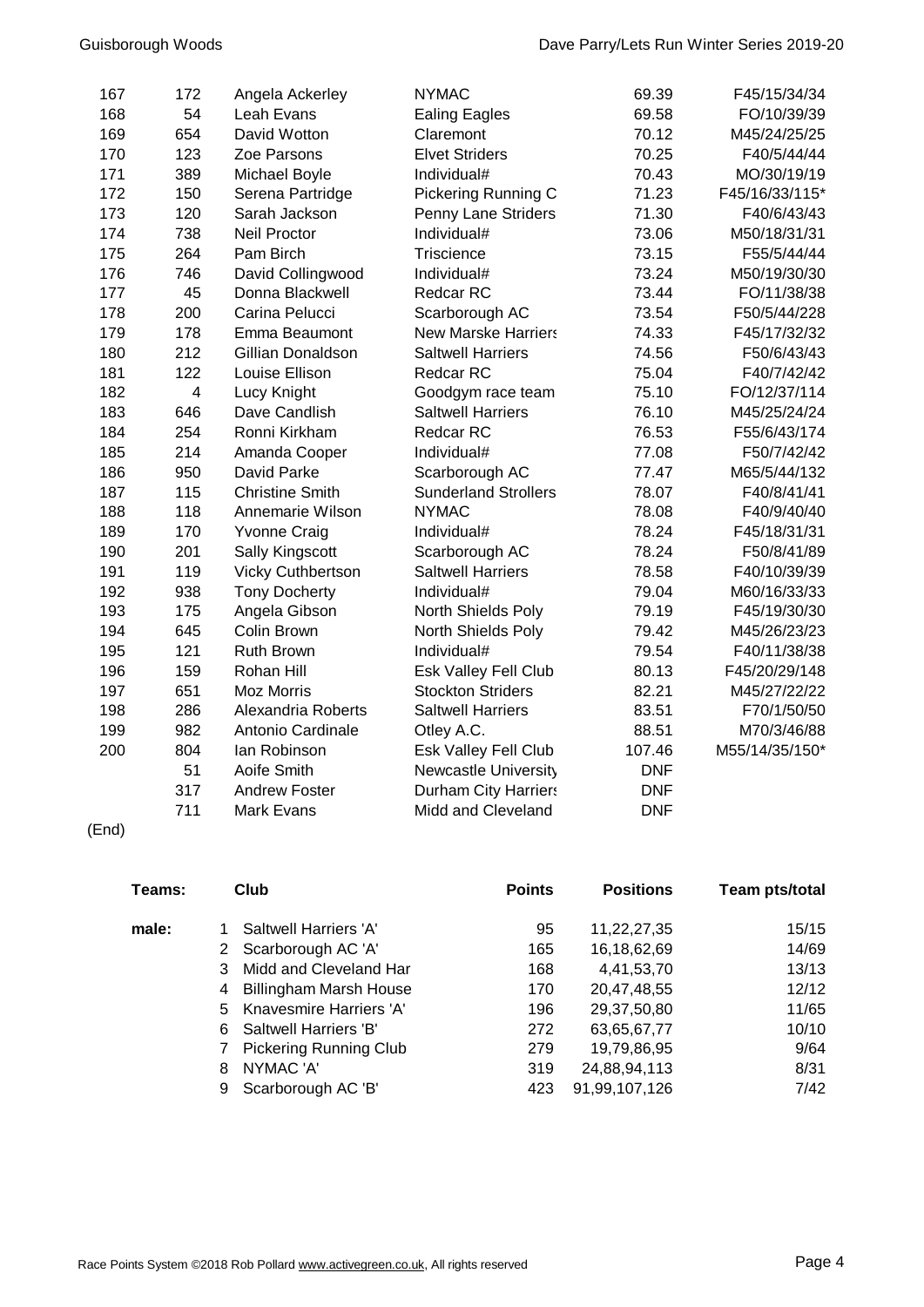| female: |    | Scarborough AC 'A'            | 29  | 7,9,13     | 15/71 |
|---------|----|-------------------------------|-----|------------|-------|
|         | 2  | Saltwell Harriers 'A'         | 59  | 2,20,37    | 14/14 |
|         | 3  | Scarborough AC 'B'            | 62  | 16,21,25   | 13/52 |
|         | 4  | Knavesmire Harriers 'A'       | 65  | 17,19,29   | 12/62 |
|         | 5. | NYMAC 'A'                     | 66  | 11,22,33   | 11/36 |
|         | 6  | New Marske Harriers 'A        | 73  | 6,12,55    | 10/10 |
|         |    | Scarborough AC 'C'            | 113 | 31,36,46   | 9/35  |
|         | 8  | Loftus and Whitby 'A'         | 124 | 24,30,(70) | 8/8   |
|         | 9  | NYMAC 'B'                     | 135 | 43,45,47   | 7/7   |
|         | 10 | <b>Pickering Running Club</b> | 148 | 28,50,(70) | 6/57  |
|         | 11 | Goodgym race team 'A'         | 155 | 27,58,(70) | 5/35  |
|         | 12 | Elvet Striders 'A'            | 157 | 38,49,(70) | 4/4   |
|         | 13 | Saltwell Harriers 'B'         | 161 | 40,56,65   | 3/3   |
|         | 14 | Redcar RC 'A'                 | 169 | 53,57,59   | 2/7   |
|         | 15 | Scarborough AC 'D'            | 188 | 54,64,(70) | 1/7   |
|         |    |                               |     |            |       |

\* = Bonus points not included

 $#$  = Non-counter (team)